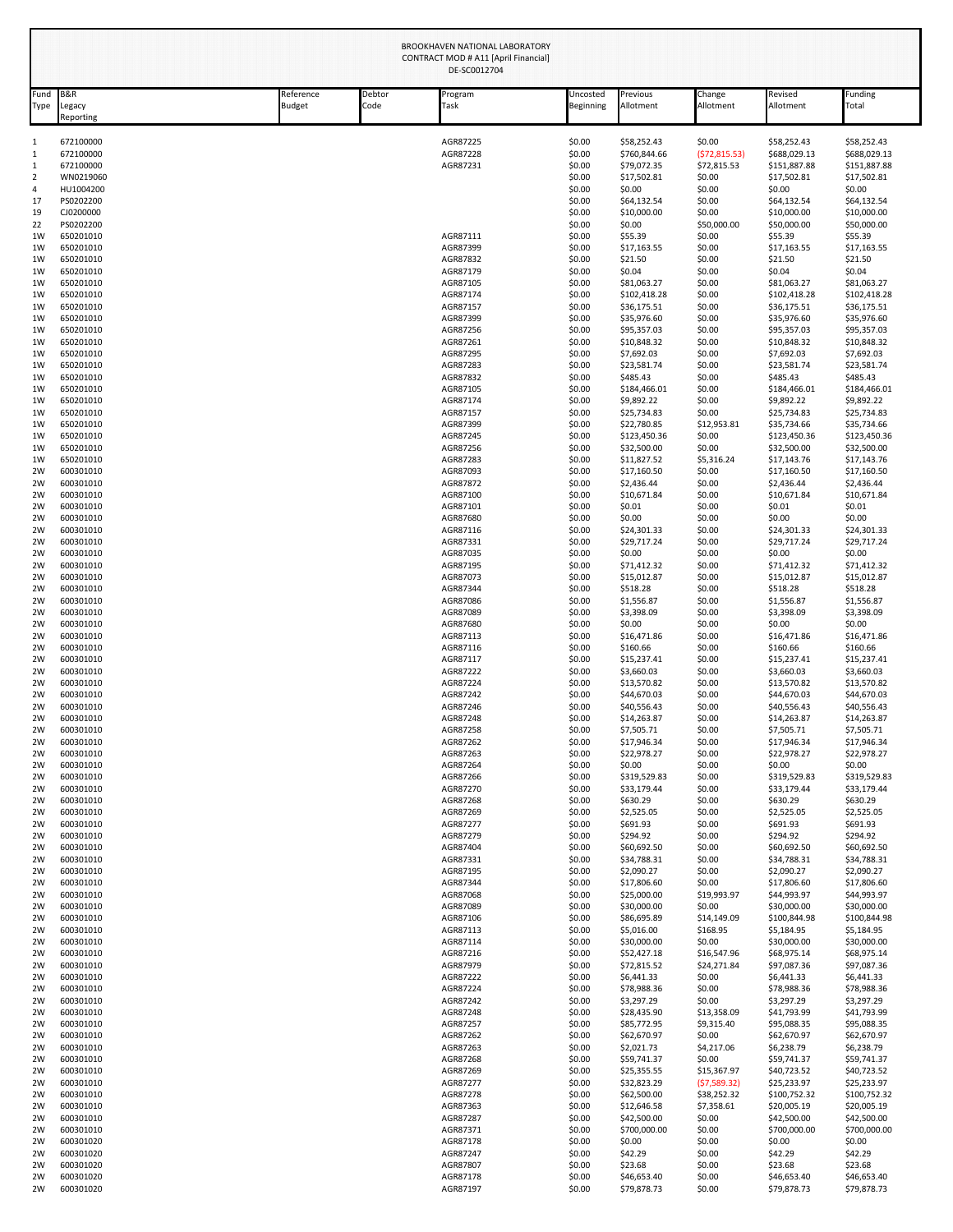| 2W              | 600301020              |            | AGR87981             | \$0.00           | \$111,085.60                | \$0.00           | \$111,085.60                | \$111,085.60                |
|-----------------|------------------------|------------|----------------------|------------------|-----------------------------|------------------|-----------------------------|-----------------------------|
|                 | 600301020              |            | AGR87218             | \$0.00           | \$487.69                    | \$0.00           | \$487.69                    | \$487.69                    |
| 2W              | 600301020              |            | AGR87280             | \$0.00           | \$5,894.48                  | \$0.00           | \$5,894.48                  | \$5,894.48                  |
| 2W              | 600301020              |            | AGR87899             | \$0.00           | \$105,746.31                | \$0.00           | \$105,746.31                | \$105,746.31                |
| 2W<br>2W        | 600301020<br>600301020 |            | AGR87284<br>AGR87807 | \$0.00<br>\$0.00 | \$61,537.77<br>\$25,242.72  | \$0.00<br>\$0.00 | \$61,537.77<br>\$25,242.72  | \$61,537.77<br>\$25,242.72  |
| 2W              | 600301020              |            | AGR87178             | \$0.00           | \$11,599.54                 | \$0.00           | \$11,599.54                 | \$11,599.54                 |
| 2W              | 600301020              |            | AGR87072             | \$0.00           | \$8,874.05                  | \$0.00           | \$8,874.05                  | \$8,874.05                  |
| 2W              | 600301020              |            | AGR87217             | \$0.00           | \$225,717.10                | \$0.00           | \$225,717.10                | \$225,717.10                |
| 2W              | 600301020              |            | AGR87280             | \$0.00           | \$80,014.75                 | \$0.00           | \$80,014.75                 | \$80,014.75                 |
| 2W              | 600301020              |            | AGR87899             | \$0.00           | \$97,087.38                 | \$0.00           | \$97,087.38                 | \$97,087.38                 |
| 2W              | 600301020              |            | AGR87286             | \$0.00           | \$24,271.85                 | \$0.00           | \$24,271.85                 | \$24,271.85                 |
| 2W              | 600301020              |            | AGR87412             | \$0.00           | \$145,631.07                | \$0.00           | \$145,631.07                | \$145,631.07                |
| AD              | PS0202132              |            |                      | \$0.00           | \$38,795.51                 | \$0.00           | \$38,795.51                 | \$38,795.51                 |
| B <sub>2</sub>  | CJ0100000              |            |                      | \$0.00           | \$555.60                    | \$0.00           | \$555.60                    | \$555.60                    |
| ΒG              | CJ0100000              |            |                      | \$0.00           | \$232,475.57                | \$0.00           | \$232,475.57                | \$232,475.57                |
| ΒG              | CJ0100000              |            |                      | \$0.00           | \$490,000.00                | \$0.00           | \$490,000.00                | \$490,000.00                |
| ВG              | CJ0200000              |            |                      | \$0.00           | \$1,715.20                  | \$0.00           | \$1,715.20                  | \$1,715.20                  |
| BN              | TE1103000              |            |                      | \$0.00           | \$157,396.76                | \$0.00           | \$157,396.76                | \$157,396.76                |
| BN<br>BN        | TE1201000<br>TE1201000 |            |                      | \$0.00<br>\$0.00 | \$14,726.54<br>\$115,998.00 | \$0.00<br>\$0.00 | \$14,726.54<br>\$115,998.00 | \$14,726.54<br>\$115,998.00 |
| BN              | TE1201000              |            |                      | \$0.00           | \$351,000.00                | \$0.00           | \$351,000.00                | \$351,000.00                |
| BN              | TE1301000              |            |                      | \$0.00           | \$33,066.90                 | \$0.00           | \$33,066.90                 | \$33,066.90                 |
| BN              | TG0100000              |            |                      | \$0.00           | \$35,932.05                 | \$0.00           | \$35,932.05                 | \$35,932.05                 |
| CN              | AF5810000              |            |                      | \$0.00           | \$335,630.61                | \$70,000.00      | \$405,630.61                | \$405,630.61                |
| CN              | AF5832020              |            |                      | \$0.00           | \$589,439.66                | \$130,000.00     | \$719,439.66                | \$719,439.66                |
| CN              | AF5832030              | NE-0301604 |                      | \$0.00           | \$80,950.20                 | \$0.00           | \$80,950.20                 | \$80,950.20                 |
| CN              | AF5832030              | NE-0301604 |                      | \$0.00           | \$290,725.86                | \$0.00           | \$290,725.86                | \$290,725.86                |
| CN              | AF5832030              |            |                      | \$0.00           | \$28,537.47                 | \$5,500.00       | \$34,037.47                 | \$34,037.47                 |
| CN              | AF5832030              | NE-0301604 |                      | \$0.00           | \$0.00                      | \$0.00           | \$0.00                      | \$0.00                      |
| CN              | AF5855000              |            |                      | \$0.00           | \$0.00                      | \$200,000.00     | \$200,000.00                | \$200,000.00                |
| CN              | NT0104000              |            |                      | \$0.00           | \$790,264.99                | \$0.00           | \$790,264.99                | \$790,264.99                |
| CN              | RC0113000              |            |                      | \$0.00           | \$1,331.44                  | \$0.00           | \$1,331.44                  | \$1,331.44                  |
| CN              | RC0424000              |            |                      | \$0.00           | \$79,173.52                 | \$0.00           | \$79,173.52                 | \$79,173.52                 |
| FO              | GD2540101              |            |                      | \$0.00           | \$334,449.02                | \$0.00           | \$334,449.02                | \$334,449.02                |
| FO              | GD2540200              |            |                      | \$0.00           | \$6,738.10                  | \$0.00           | \$6,738.10                  | \$6,738.10                  |
| FO              | GD2540200              |            |                      | \$0.00           | \$1,323,000.00              | \$0.00           | \$1,323,000.00              | \$1,323,000.00              |
| FO              | GD2540250              |            |                      | \$0.00           | \$20,535.83                 | \$0.00<br>\$0.00 | \$20,535.83                 | \$20,535.83                 |
| FO<br>FO        | GD2540250              |            |                      | \$0.00           | \$45,000.00                 |                  | \$45,000.00                 | \$45,000.00                 |
| FO              | GD2540600<br>GD2540980 |            |                      | \$0.00<br>\$0.00 | \$137.38<br>\$795,904.83    | \$0.00<br>\$0.00 | \$137.38<br>\$795,904.83    | \$137.38<br>\$795,904.83    |
| FO              | GD5001000              |            |                      | \$0.00           | \$242,843.73                | \$0.00           | \$242,843.73                | \$242,843.73                |
| NM              | NN5010000              |            |                      | \$0.00           | \$690,541.89                | \$0.00           | \$690,541.89                | \$690,541.89                |
| ΝS              | NN2001000              |            |                      | \$0.00           | \$188,157.06                | \$0.00           | \$188,157.06                | \$188,157.06                |
| ΝS              | NN2001000              |            |                      | \$0.00           | \$1,585,000.00              | \$0.00           | \$1,585,000.00              | \$1,585,000.00              |
| ΝS              | NN4009010              |            |                      | \$0.00           | \$40,713.10                 | \$0.00           | \$40,713.10                 | \$40,713.10                 |
| ΝS              | NN4009010              |            |                      | \$0.00           | \$725,669.08                | \$30,000.00      | \$755,669.08                | \$755,669.08                |
| ΝS              | NN4009020              |            |                      | \$0.00           | \$856,606.14                | \$0.00           | \$856,606.14                | \$856,606.14                |
| ΝS              | NN4009020              |            |                      | \$0.00           | \$1,742,196.33              | \$0.00           | \$1,742,196.33              | \$1,742,196.33              |
| <b>NS</b>       | NN4009030              |            |                      | \$0.00           | \$59,778.49                 | \$0.00           | \$59,778.49                 | \$59,778.49                 |
| ΝS              | NN4009030              |            |                      | \$0.00           | \$605,000.00                | \$0.00           | \$605,000.00                | \$605,000.00                |
| ΝS              | NN4010010              |            |                      | \$0.00           | \$10,025.52                 | \$0.00           | \$10,025.52                 | \$10,025.52                 |
| <b>NS</b>       | NN4010021              |            |                      | \$0.00           | \$752,311.94                | \$0.00           | \$752,311.94                | \$752,311.94                |
| ΝS              | NN4011010              |            |                      | \$0.00           | \$42,449.43                 | \$19,650.00      | \$62,099.43                 | \$62,099.43                 |
| ΝS              | NN4011020              |            |                      | \$0.00           | \$347,124.62                | \$38,000.00      | \$385,124.62                | \$385,124.62                |
| ΝS              | NN4012010              |            |                      | \$0.00           | \$11,854.58                 | \$0.00           | \$11,854.58                 | \$11,854.58                 |
| <b>NS</b>       | NN4012010              |            |                      | \$0.00           | \$120,673.08                | \$0.00           | \$120,673.08                | \$120,673.08                |
| ΝS              | NN4012030              |            |                      | \$0.00           | \$183,635.34                | \$0.00           | \$183,635.34                | \$183,635.34                |
| <b>NS</b>       | NN4012040              |            |                      | \$0.00           | \$67,892.68                 | \$0.00           | \$67,892.68                 | \$67,892.68                 |
| <b>NS</b>       | NN5001010              |            |                      | \$0.00           | \$214,813.60                | \$0.00           | \$214,813.60                | \$214,813.60                |
| <b>NS</b>       | NN5001010              |            |                      | \$0.00           | \$52,717.60                 | \$0.00           | \$52,717.60                 | \$52,717.60                 |
| ΝS              | NN5001010              |            |                      |                  | \$252,170.00                | \$0.00           |                             | \$252,170.00                |
| ΝS              | NN5002010              |            |                      | \$0.00           |                             |                  | \$252,170.00                |                             |
| ΝS              | NN5002010              |            |                      | \$0.00           | \$328,183.99                | \$0.00           | \$328,183.99                | \$328,183.99                |
| ΝS              |                        |            |                      | \$0.00           | \$100,739.03                | \$0.00           | \$100,739.03                | \$100,739.03                |
|                 | NN5002010              |            |                      | \$0.00           | \$27,437.97                 | \$0.00           | \$27,437.97                 | \$27,437.97                 |
| ΝS              | NN5002010              |            |                      | \$0.00           | \$200,000.00                | \$0.00           | \$200,000.00                | \$200,000.00                |
| ΝS              | NN5002020              |            |                      | \$0.00           | \$20,000.00                 | \$0.00           | \$20,000.00                 | \$20,000.00                 |
| ΝS              | NN5002020              |            |                      | \$0.00           | \$84,917.17                 | \$0.00           | \$84,917.17                 | \$84,917.17                 |
| ΝS              | NN5002020              |            |                      | \$0.00           | \$3,258,229.42              | \$0.00           | \$3,258,229.42              | \$3,258,229.42              |
| ΝS              | NN5002020              |            |                      | \$0.00           | \$774,000.00                | \$0.00           | \$774,000.00                | \$774,000.00                |
| ΝS              | NN5002020              |            |                      | \$0.00           | \$510,000.00                | \$0.00           | \$510,000.00                | \$510,000.00                |
| ΝS<br><b>NS</b> | NN5002040<br>NN5003010 |            |                      | \$0.00<br>\$0.00 | \$20,497.80<br>\$257.98     | \$0.00<br>\$0.00 | \$20,497.80<br>\$257.98     | \$20,497.80<br>\$257.98     |
| ΝS              | NN5003020              |            |                      | \$0.00           | \$23,082.22                 | \$0.00           | \$23,082.22                 | \$23,082.22                 |
| ΝS              | NN5003020              |            |                      | \$0.00           | \$14,682.50                 | \$0.00           | \$14,682.50                 | \$14,682.50                 |
| <b>NS</b>       | NN5003040              |            |                      | \$0.00           | \$5,448.66                  | \$0.00           | \$5,448.66                  | \$5,448.66                  |
| ΝS              | NN5004010              |            |                      | \$0.00           | \$91,572.33                 | \$0.00           | \$91,572.33                 | \$91,572.33                 |
| ΝS              | NN5004010              |            |                      | \$0.00           | \$350,000.00                | \$0.00           | \$350,000.00                | \$350,000.00                |
| ΝS              | NN5004010              |            |                      | \$0.00           | \$180,991.85                | \$0.00           | \$180,991.85                | \$180,991.85                |
| <b>NS</b>       | NN5004010              |            |                      | \$0.00           | \$1,154,900.00              | \$0.00           | \$1,154,900.00              | \$1,154,900.00              |
| ΝS              | NN5004020              |            |                      | \$0.00           | \$149,253.04                | \$0.00           | \$149,253.04                | \$149,253.04                |
| ΝS              | NN5004020              |            |                      | \$0.00           | \$1,646,070.03              | \$0.00           | \$1,646,070.03              | \$1,646,070.03              |
| ΝS              | NN5004020              |            |                      | \$0.00           | \$2,702,859.61              | \$0.00           | \$2,702,859.61              | \$2,702,859.61              |
| ΝS              | NN5004020              |            |                      | \$0.00           | \$3,107,105.15              | \$0.00           | \$3,107,105.15              | \$3,107,105.15              |
| ΝS              | NN5004020              |            |                      | \$0.00           | \$850,000.00                | \$0.00           | \$850,000.00                | \$850,000.00                |
| ΝS              | NN5006010              |            |                      | \$0.00           | \$41,725.33                 | \$0.00           | \$41,725.33                 | \$41,725.33                 |
| ΝS              | NN500W000              |            |                      | \$0.00           | \$131,852.00                | \$0.00           | \$131,852.00                | \$131,852.00                |
| ΝS              | NN500W000              |            |                      | \$0.00           | \$112,127.17                | \$0.00           | \$112,127.17                | \$112,127.17                |
| ΝS              | NN5070010              |            |                      | \$0.00           | \$49,464.97                 | \$0.00           | \$49,464.97                 | \$49,464.97                 |
| ΝS              | NN5070010              |            |                      | \$0.00           | \$80,715.73                 | \$0.00           | \$80,715.73                 | \$80,715.73                 |
| ΝS              | NN5070040              |            |                      | \$0.00           | \$101,474.14                | \$0.00           | \$101,474.14                | \$101,474.14                |
| ΝS              | NN5070040              |            |                      | \$0.00           | \$15,000.00                 | \$0.00           | \$15,000.00                 | \$15,000.00                 |
| ΝS              | NN9100000              |            |                      | \$0.00           | \$559,577.89                | \$0.00           | \$559,577.89                | \$559,577.89                |
| ΝS              | NN9301000              |            |                      | \$0.00           | \$55,820.42                 | \$0.00           | \$55,820.42                 | \$55,820.42                 |
| ΝS              | NN9301000              |            |                      | \$0.00           | \$50,000.00                 | \$0.00           | \$50,000.00                 | \$50,000.00                 |
| тc              | DP0902090              |            |                      | \$0.00           | \$178,348.59                | \$0.00           | \$178,348.59                | \$178,348.59                |
| тс<br>тc        | DP1204010<br>DP4011093 |            |                      | \$0.00<br>\$0.00 | \$12,098.33<br>\$2,197.28   | \$0.00<br>\$0.00 | \$12,098.33<br>\$2,197.28   | \$12,098.33<br>\$2,197.28   |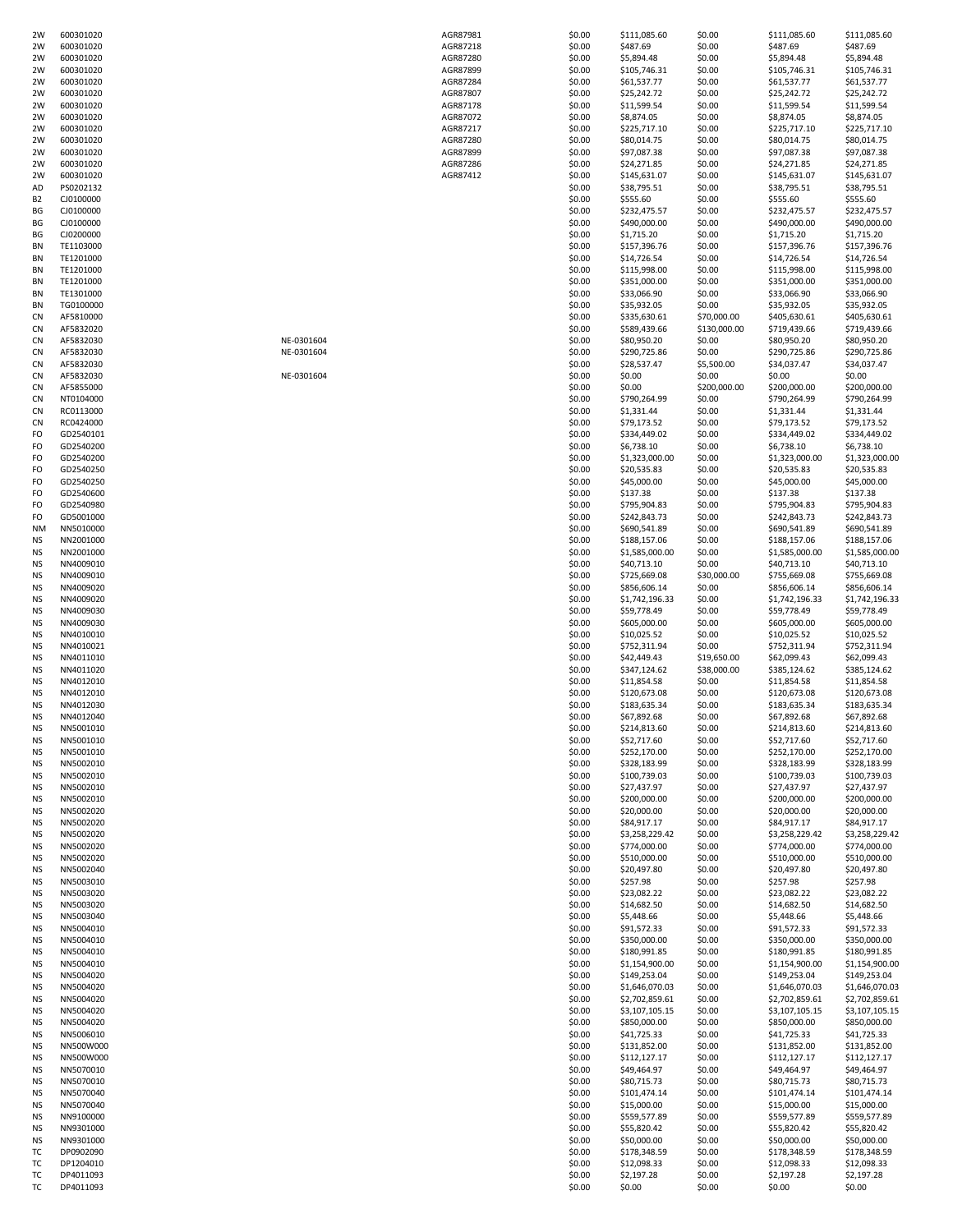| тс        | DP4015011    |
|-----------|--------------|
|           |              |
| т         | DP4015041    |
| т         | DP4015042    |
| т         | DP4015042    |
| T(        | DP4015043    |
|           |              |
| т         | DP4015043    |
| т         | DP4015051    |
| TΩ        | DP8000000    |
| TF        |              |
|           | GD3006000    |
| TF        | GD3012000    |
| TF        | HQ1001000    |
| TF        | HQ1001000    |
|           |              |
| TF        | HU2006200    |
| U2        | HU1004200    |
| UX        | EZ5012300    |
| VE        | ST5001020    |
|           |              |
| VE        | ST5001020    |
| VE        | ST5001030    |
| VE        | ST5001030    |
|           |              |
| VE        | ST5001040    |
| VE        | ST6001020    |
| VE        | ST6001020    |
| VE        | ST6001031    |
|           |              |
| VE        | ST6001031    |
| VE        | ST6001032    |
| VE        | ST6001032    |
| VE        | ST6001034    |
|           |              |
| WA        | 39KA00000    |
| WA        | 39KA00000    |
| WA        | 39KC02000    |
| WA        | 39KG01000    |
|           |              |
| WA        | 39KG01000    |
| WA        | AT5015033    |
| WA        | FS1001000    |
|           |              |
| WA        | FS1001000    |
| WA        | FS1002000    |
| WA        | FS1002000    |
| WA        | FS1004000    |
|           |              |
| WA        | FS1004000    |
| WA        | FS1005000    |
| WA        | FS1005000    |
| WA        | FS1006000    |
|           |              |
| WA        | FS1006000    |
| WA        | FS1007000    |
| WA        | FS1007000    |
|           |              |
| WA        | FS1009000    |
| WA        | FS1009000    |
| WA        | KA1102080    |
| WA        | KA1102811    |
| WA        |              |
|           | KA1102811    |
| WA        | KA1102812    |
| WA        | KA1102812    |
| WA        | KA1301031    |
|           | KA1502021    |
| WA        |              |
| WA        | KA2101020    |
| WA        | KA2101020    |
| WA        | KA2101020    |
| WA        | KA2101020    |
|           |              |
| wа        | А<br>2101030 |
| WA        | KA2101030    |
| WA        | KA2102021    |
| WA        |              |
|           | KA2102021    |
| WA        | KA2102021    |
| WA        | KA2102021    |
| WA        | KA2102090    |
| WA        | KA2102090    |
|           |              |
| WA        | KA2102090    |
| WA        | KA2102090    |
| WA        | KA2201020    |
| WA        | KA2201020    |
|           |              |
| WA        | KA2202010    |
| WA        | KA2202010    |
| WA        | KA2202090    |
| WA        | KA2202090    |
|           |              |
| <b>WA</b> | KA2202090    |
| WA        | KA2203012    |
| WA        | KA2203012    |
| WA        |              |
|           | KA2301020    |
| WA        | KA2301020    |
| WA        | KA2302090    |
| WA        | KA2303011    |
|           | KA2303011    |
| WA        |              |
| WA        | KA2303011    |
| WA        | KA2401012    |
| WA        | KA2401021    |
| WA        | KA2401021    |
|           |              |
| WA        | KA2401022    |
| WA        | KA2403013    |
| WA        | KA2403013    |
| WA        | KA2403013    |
|           |              |
| WA        | KA2501012    |
| WA        | KA2501021    |
| WA        | KA2501022    |
| WA        |              |
|           | KA2501022    |
| WA        | KA2501032    |
| WA        | KA2501032    |
| WA        | KA2601020    |
| WA        | KA2602010    |
|           |              |
| WA        | KA2602010    |

| ADSBRNL-003 |  |
|-------------|--|
|             |  |

| тс       | DP4015011              |              | \$0.00           | \$1,487,630.73                 | \$113,894.64     | \$1,601,525.37                 | \$1,601,525.37                 |
|----------|------------------------|--------------|------------------|--------------------------------|------------------|--------------------------------|--------------------------------|
| ТC       | DP4015041              |              | \$0.00           | \$50,000.00                    | \$0.00           | \$50,000.00                    | \$50,000.00                    |
| ТC       | DP4015042              |              | \$0.00           | \$80,462.73                    | \$0.00           | \$80,462.73                    | \$80,462.73                    |
|          |                        |              |                  |                                |                  |                                |                                |
| ТC       | DP4015042              |              | \$0.00           | \$70,000.00                    | \$0.00           | \$70,000.00                    | \$70,000.00                    |
| тс       | DP4015043              |              | \$0.00           | \$0.10                         | \$0.00           | \$0.10                         | \$0.10                         |
| тс       | DP4015043              |              | \$0.00           | \$5,000.00                     | \$0.00           | \$5,000.00                     | \$5,000.00                     |
| тс       | DP4015051              |              | \$0.00           | \$18,359.07                    | \$1,640.93       | \$20,000.00                    | \$20,000.00                    |
|          |                        |              |                  |                                |                  |                                |                                |
| тс       | DP8000000              |              | \$0.00           | \$50,000.00                    | \$0.00           | \$50,000.00                    | \$50,000.00                    |
| TF       | GD3006000              |              | \$0.00           | \$944.02                       | \$0.00           | \$944.02                       | \$944.02                       |
| TF       | GD3012000              |              | \$0.00           | \$825.19                       | \$0.00           | \$825.19                       | \$825.19                       |
| TF       |                        |              | \$0.00           |                                | \$0.00           |                                | \$38,969.99                    |
|          | HQ1001000              |              |                  | \$38,969.99                    |                  | \$38,969.99                    |                                |
| TF       | HQ1001000              |              | \$0.00           | \$40,000.00                    | \$0.00           | \$40,000.00                    | \$40,000.00                    |
| TF       | HU2006200              |              | \$0.00           | \$976.23                       | \$0.00           | \$976.23                       | \$976.23                       |
| U2       | HU1004200              |              | \$0.00           | \$0.00                         | \$0.00           | \$0.00                         | \$0.00                         |
|          |                        |              |                  |                                |                  |                                |                                |
| UX       | EZ5012300              | ADSBRNL-0030 | \$0.00           | \$880,159.05                   | \$0.00           | \$880,159.05                   | \$880,159.05                   |
| VE       | ST5001020              |              | \$0.00           | \$601,337.89                   | \$0.00           | \$601,337.89                   | \$601,337.89                   |
| VE       | ST5001020              |              | \$0.00           | \$635,000.00                   | \$0.00           | \$635,000.00                   | \$635,000.00                   |
|          |                        |              |                  |                                |                  |                                |                                |
| VE       | ST5001030              |              | \$0.00           | \$250,107.35                   | \$0.00           | \$250,107.35                   | \$250,107.35                   |
| VE       | ST5001030              |              | \$0.00           | \$162,000.00                   | \$0.00           | \$162,000.00                   | \$162,000.00                   |
| VE       | ST5001040              |              | \$0.00           | \$284,912.98                   | \$0.00           | \$284,912.98                   | \$284,912.98                   |
| VE       | ST6001020              |              | \$0.00           | \$147,025.29                   | \$0.00           | \$147,025.29                   | \$147,025.29                   |
|          |                        |              |                  |                                |                  |                                |                                |
| VE       | ST6001020              |              | \$0.00           | \$176,000.00                   | \$0.00           | \$176,000.00                   | \$176,000.00                   |
| VE       | ST6001031              |              | \$0.00           | \$710,887.74                   | \$0.00           | \$710,887.74                   | \$710,887.74                   |
| VE       | ST6001031              |              | \$0.00           | \$1,503,000.00                 | \$0.00           | \$1,503,000.00                 | \$1,503,000.00                 |
|          |                        |              |                  |                                |                  |                                |                                |
| VE       | ST6001032              |              | \$0.00           | \$886,882.88                   | \$0.00           | \$886,882.88                   | \$886,882.88                   |
| VE       | ST6001032              |              | \$0.00           | \$722,000.00                   | \$462,000.00     | \$1,184,000.00                 | \$1,184,000.00                 |
| VE       | ST6001034              | AIP          | \$0.00           | \$2,417,919.48                 | \$0.00           | \$2,417,919.48                 | \$2,417,919.48                 |
|          | 39KA00000              |              | \$0.00           | \$1,191,738.00                 | \$0.00           |                                | \$1,191,738.00                 |
| WA       |                        | PRN11SC40000 |                  |                                |                  | \$1,191,738.00                 |                                |
| WA       | 39KA00000              | PRN11SC40000 | \$0.00           | \$2,325,000.00                 | \$591,820.00     | \$2,916,820.00                 | \$2,916,820.00                 |
| WA       | 39KC02000              | PRN07SC06000 | \$0.00           | \$227,836.62                   | \$0.00           | \$227,836.62                   | \$227,836.62                   |
| WA       | 39KG01000              | PRN09SC73000 | \$0.00           | \$31,673.11                    | \$0.00           | \$31,673.11                    | \$31,673.11                    |
|          |                        |              |                  |                                |                  |                                |                                |
| WA       | 39KG01000              | PRN10SC72000 | \$0.00           | \$1,897,541.54                 | \$0.00           | \$1,897,541.54                 | \$1,897,541.54                 |
| WA       | AT5015033              |              | \$0.00           | \$0.00                         | \$0.00           | \$0.00                         | \$0.00                         |
| WA       | FS1001000              |              | \$0.00           | \$99,256.64                    | \$0.00           | \$99,256.64                    | \$99,256.64                    |
|          |                        |              |                  |                                |                  |                                |                                |
| WA       | FS1001000              |              | \$0.00           | \$4,963,000.00                 | \$1,324,000.00   | \$6,287,000.00                 | \$6,287,000.00                 |
| WA       | FS1002000              |              | \$0.00           | \$477,260.00                   | \$0.00           | \$477,260.00                   | \$477,260.00                   |
| WA       | FS1002000              |              | \$0.00           | \$782,000.00                   | \$209,000.00     | \$991,000.00                   | \$991,000.00                   |
|          | FS1004000              |              | \$0.00           | \$13,538.24                    | \$0.00           | \$13,538.24                    | \$13,538.24                    |
| WA       |                        |              |                  |                                |                  |                                |                                |
| WA       | FS1004000              |              | \$0.00           | \$382,000.00                   | \$101,000.00     | \$483,000.00                   | \$483,000.00                   |
| WA       | FS1005000              |              | \$0.00           | \$204,337.28                   | \$0.00           | \$204,337.28                   | \$204,337.28                   |
| WA       | FS1005000              |              | \$0.00           | \$1,573,000.00                 | \$420,000.00     | \$1,993,000.00                 | \$1,993,000.00                 |
|          |                        |              |                  |                                |                  |                                |                                |
| WA       | FS1006000              |              | \$0.00           | \$36,841.40                    | \$0.00           | \$36,841.40                    | \$36,841.40                    |
| WA       | FS1006000              |              | \$0.00           | \$442,000.00                   | \$118,000.00     | \$560,000.00                   | \$560,000.00                   |
| WA       | FS1007000              |              | \$0.00           | \$64,439.16                    | \$0.00           | \$64,439.16                    | \$64,439.16                    |
|          |                        |              |                  |                                |                  |                                |                                |
| WA       | FS1007000              |              | \$0.00           | \$388,000.00                   | \$103,000.00     | \$491,000.00                   | \$491,000.00                   |
| WA       | FS1009000              |              | \$0.00           | \$196,390.81                   | \$0.00           | \$196,390.81                   | \$196,390.81                   |
| WA       | FS1009000              |              | \$0.00           | \$439,000.00                   | \$117,000.00     | \$556,000.00                   | \$556,000.00                   |
| WA       | KA1102080              |              | \$0.00           | \$20,921.92                    | \$0.00           | \$20,921.92                    | \$20,921.92                    |
|          |                        |              |                  |                                |                  |                                |                                |
| WA       | KA1102811              |              | \$0.00           | \$2,418,988.43                 | \$0.00           | \$2,418,988.43                 | \$2,418,988.43                 |
| WA       | KA1102811              |              | \$0.00           | \$11,981.92                    | \$0.00           | \$11,981.92                    | \$11,981.92                    |
| WA       | KA1102812              |              | \$0.00           | \$1,140,178.56                 | \$0.00           | \$1,140,178.56                 | \$1,140,178.56                 |
|          |                        |              |                  |                                |                  |                                |                                |
| WA       | KA1102812              |              | \$0.00           | \$683,221.38                   | \$0.00           | \$683,221.38                   | \$683,221.38                   |
| WA       | KA1301031              | EQUMIE71RG   | \$0.00           | \$0.15                         | \$0.00           | \$0.15                         | \$0.15                         |
| WA       | KA1502021              |              | \$0.00           | \$5,898.40                     | \$0.00           | \$5,898.40                     | \$5,898.40                     |
|          | KA2101020              | OPEMIE30YD   | \$0.00           |                                | \$0.00           |                                |                                |
| WA       |                        |              |                  | \$3,091,967.46                 |                  | \$3,091,967.46                 | \$3,091,967.46                 |
| WA       | KA2101020              |              | \$0.00           | \$3,121,251.58                 | \$638,000.00     | \$3,759,251.58                 | \$3,759,251.58                 |
| WA       | KA2101020              | OPEMIE30YD   | \$0.00           | \$6,179,000.00                 | (\$1,500,000.00) | \$4,679,000.00                 | \$4,679,000.00                 |
| WA       | KA2101020              | EQUMIE30YD   | \$0.00           | \$0.00                         | \$2,446,000.00   | \$2,446,000.00                 | \$2,446,000.00                 |
|          |                        |              |                  |                                |                  |                                |                                |
| WA       | KA2101030              |              | \$0.00           | \$235,144.86                   | \$0.00           | \$235,144.86                   | \$235,144.86                   |
| WA       | KA2101030              |              | \$0.00           | \$0.00                         | \$115,000.00     | \$115,000.00                   | \$115,000.00                   |
| WA       | KA2102021              |              | \$0.00           | \$6,649,815.75                 | \$0.00           | \$6,649,815.75                 | \$6,649,815.75                 |
|          |                        |              |                  |                                |                  |                                |                                |
| WA       | KA2102021              | EQU          | \$0.00           | \$918,975.45                   | \$0.00           | \$918,975.45                   | \$918,975.45                   |
| WA       | KA2102021              |              | \$0.00           | \$15,529,000.00                | \$2,347,000.00   | \$17,876,000.00                | \$17,876,000.00                |
| WA       | KA2102021              | EQU          | \$0.00           | \$1,200,000.00                 | \$182,000.00     | \$1,382,000.00                 | \$1,382,000.00                 |
| WA       | KA2102090              |              | \$0.00           | \$102,483.95                   | \$0.00           | \$102,483.95                   | \$102,483.95                   |
|          |                        |              |                  |                                |                  |                                |                                |
| WA       | KA2102090              |              | \$0.00           | \$60,759.83                    | \$0.00           | \$60,759.83                    | \$60,759.83                    |
| WA       | KA2102090              |              | \$0.00           | \$17,756.22                    | \$0.00           | \$17,756.22                    | \$17,756.22                    |
| WA       | KA2102090              |              | \$0.00           | \$210,031.60                   | \$40,000.00      | \$250,031.60                   | \$250,031.60                   |
| WA       | KA2201020              |              | \$0.00           | \$127,467.03                   | \$0.00           | \$127,467.03                   | \$127,467.03                   |
|          |                        |              |                  |                                |                  |                                |                                |
| WA       | KA2201020              |              | \$0.00           | \$3,411,000.00                 | \$503,000.00     | \$3,914,000.00                 | \$3,914,000.00                 |
| WA       | KA2202010              |              | \$0.00           | \$257,322.81                   | \$0.00           | \$257,322.81                   | \$257,322.81                   |
| WA       | KA2202010              |              | \$0.00           | \$703,000.00                   | \$106,000.00     | \$809,000.00                   | \$809,000.00                   |
|          |                        |              |                  |                                |                  |                                |                                |
| WA       | KA2202090              |              | \$0.00           | \$532,623.55                   | \$0.00           | \$532,623.55                   | \$532,623.55                   |
| WA       | KA2202090              |              | \$0.00           | \$635,000.00                   | \$0.00           | \$635,000.00                   | \$635,000.00                   |
| WA       | KA2202090              |              | \$0.00           | \$606,000.00                   | \$128,000.00     | \$734,000.00                   | \$734,000.00                   |
| WA       | KA2203012              |              | \$0.00           | \$548,447.16                   | \$0.00           | \$548,447.16                   | \$548,447.16                   |
|          |                        |              |                  |                                |                  |                                |                                |
| WA       | KA2203012              |              | \$0.00           | \$500,000.00                   | \$0.00           | \$500,000.00                   | \$500,000.00                   |
| WA       | KA2301020              |              | \$0.00           | \$456,044.54                   | \$0.00           | \$456,044.54                   | \$456,044.54                   |
| WA       | KA2301020              |              | \$0.00           | \$869,000.00                   | \$182,000.00     | \$1,051,000.00                 | \$1,051,000.00                 |
|          |                        |              |                  |                                |                  |                                |                                |
| WA       | KA2302090              |              | \$0.00           | \$173,525.49                   | \$0.00           | \$173,525.49                   | \$173,525.49                   |
| WA       | KA2303011              | OPEMIE11WB   | \$0.00           | \$267,611.50                   | \$0.00           | \$267,611.50                   | \$267,611.50                   |
| WA       | KA2303011              | EQUMIE11WB   | \$0.00           | \$849,683.16                   | \$0.00           | \$849,683.16                   | \$849,683.16                   |
| WA       | KA2303011              | EQUMIE11WB   | \$0.00           | \$1,500,000.00                 | \$1,500,000.00   | \$3,000,000.00                 | \$3,000,000.00                 |
|          |                        |              |                  |                                |                  |                                |                                |
| WA       | KA2401012              |              | \$0.00           | \$2,023,367.64                 | \$400,000.00     | \$2,423,367.64                 | \$2,423,367.64                 |
| WA       | KA2401021              |              | \$0.00           | \$474,539.40                   | \$0.00           | \$474,539.40                   | \$474,539.40                   |
| WA       | KA2401021              |              | \$0.00           | \$248,000.00                   | \$38,000.00      | \$286,000.00                   | \$286,000.00                   |
|          |                        |              |                  |                                |                  |                                |                                |
| WA       | KA2401022              |              | \$0.00           | \$17,800.80                    | \$0.00           | \$17,800.80                    | \$17,800.80                    |
| WA       | KA2403013              | EQU          | \$0.00           | \$13,302.54                    | \$0.00           | \$13,302.54                    | \$13,302.54                    |
| WA       | KA2403013              |              | \$0.00           | \$76,096.55                    | \$0.00           | \$76,096.55                    | \$76,096.55                    |
| WA       | KA2403013              |              | \$0.00           | \$190,000.00                   | \$29,000.00      | \$219,000.00                   | \$219,000.00                   |
|          |                        |              |                  |                                |                  |                                |                                |
| WA       | KA2501012              |              | \$0.00           | \$596,102.58                   | \$124,000.00     | \$720,102.58                   | \$720,102.58                   |
| WA       |                        |              | \$0.00           | \$2,378,654.41                 | \$429,000.00     | \$2,807,654.41                 | \$2,807,654.41                 |
|          | KA2501021              |              |                  |                                |                  |                                |                                |
|          |                        |              |                  |                                |                  |                                |                                |
| WA       | KA2501022              |              | \$0.00           | \$355,093.27                   | \$0.00           | \$355,093.27                   | \$355,093.27                   |
| WA       | KA2501022              |              | \$0.00           | \$1,052,000.00                 | \$187,000.00     | \$1,239,000.00                 | \$1,239,000.00                 |
| WA       | KA2501032              |              | \$0.00           | \$1,019,832.67                 | \$0.00           | \$1,019,832.67                 | \$1,019,832.67                 |
|          |                        |              |                  |                                |                  |                                |                                |
| WA       | KA2501032              |              | \$0.00           | \$980,000.00                   | \$141,000.00     | \$1,121,000.00                 | \$1,121,000.00                 |
| WA       | KA2601020              |              | \$0.00           | \$0.00                         | \$5,000.00       | \$5,000.00                     | \$5,000.00                     |
| WA<br>WA | KA2602010<br>KA2602010 | AIP          | \$0.00<br>\$0.00 | \$506,557.25<br>\$2,072,252.40 | \$0.00<br>\$0.00 | \$506,557.25<br>\$2,072,252.40 | \$506,557.25<br>\$2,072,252.40 |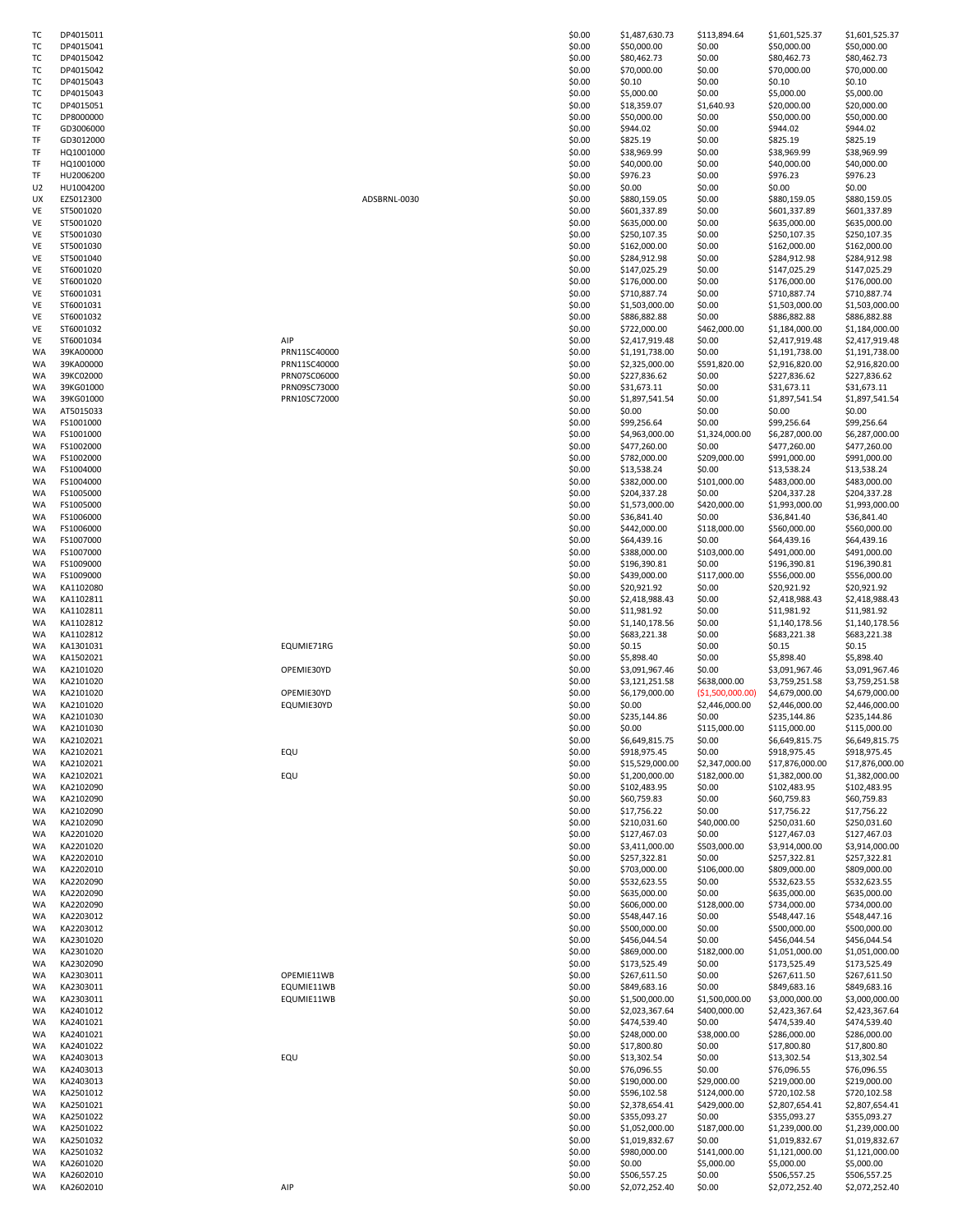| WA | KA2602010 |            | \$0.00 | \$2,481,000.00  | \$375,000.00      | \$2,856,000.00                    | \$2,856,000.00   |
|----|-----------|------------|--------|-----------------|-------------------|-----------------------------------|------------------|
|    | KA2602010 | AIP        | \$0.00 | \$0.00          | \$300,000.00      | \$300,000.00                      | \$300,000.00     |
| WA | KB0101022 |            | \$0.00 | \$1,472,929.99  | \$545,598.00      | \$2,018,527.99                    | \$2,018,527.99   |
| WA | KB0181012 |            | \$0.00 | \$36,453.78     | \$0.00            | \$36,453.78                       | \$36,453.78      |
| WA | KB0181012 |            | \$0.00 | \$34,228.17     | \$0.00            | \$34,228.17                       | \$34,228.17      |
| WA | KB0201021 | EQUMIE01VB | \$0.00 | \$660,358.44    | \$0.00            | \$660,358.44                      | \$660,358.44     |
|    |           |            |        |                 |                   |                                   |                  |
| WA | KB0201021 |            | \$0.00 | \$1,628,120.91  | \$0.00            | \$1,628,120.91                    | \$1,628,120.91   |
| WA | KB0201021 |            | \$0.00 | \$4,269,600.00  | \$1,442,453.00    | \$5,712,053.00                    | \$5,712,053.00   |
| WA | KB0201022 |            | \$0.00 | \$14,507.37     | \$6,009.00        | \$20,516.37                       | \$20,516.37      |
| WA | KB0201052 |            | \$0.00 | \$665,640.59    | \$0.00            | \$665,640.59                      | \$665,640.59     |
| WA | KB0202011 | EQU        | \$0.00 | \$328,681.04    | \$0.00            | \$328,681.04                      | \$328,681.04     |
| WA | KB0202011 | AIP        | \$0.00 | \$1,954,269.88  | \$0.00            | \$1,954,269.88                    | \$1,954,269.88   |
| WA | KB0202011 |            | \$0.00 | \$37,424,737.42 | \$0.00            | \$37,424,737.42                   | \$37,424,737.42  |
|    |           |            |        |                 |                   |                                   |                  |
| WA | KB0202011 | EQU        | \$0.00 | \$1,200,000.00  | \$0.00            | \$1,200,000.00                    | \$1,200,000.00   |
| WA | KB0202011 | AIP        | \$0.00 | \$2,300,000.00  | \$0.00            | \$2,300,000.00                    | \$2,300,000.00   |
| WA | KB0202011 |            | \$0.00 | \$90,858,960.00 | \$30,330,690.00   | \$121,189,650.00                  | \$121,189,650.00 |
| WA | KB0202011 | EQU        | \$0.00 | \$864,000.00    | \$288,422.00      | \$1,152,422.00                    | \$1,152,422.00   |
| WA | KB0202011 | AIP        | \$0.00 | \$1,656,000.00  | \$552,809.00      | \$2,208,809.00                    | \$2,208,809.00   |
| WA | KB0202012 | EQU        | \$0.00 | \$2,679,749.14  | \$0.00            | \$2,679,749.14                    | \$2,679,749.14   |
| WA | KB0202012 |            |        | \$17,967,486.48 |                   |                                   |                  |
|    |           |            | \$0.00 |                 | \$11,235,751.00   | \$29,203,237.48                   | \$29,203,237.48  |
| WA | KB0202012 | EQU        | \$0.00 | \$2,592,000.00  | ( \$2,492,000.00) | \$100,000.00                      | \$100,000.00     |
| WA | KB0202030 |            | \$0.00 | \$3,083.37      | \$0.00            | \$3,083.37                        | \$3,083.37       |
| WA | KB0281011 |            | \$0.00 | \$12,350,000.00 | \$0.00            | \$12,350,000.00                   | \$12,350,000.00  |
| WA | KB0281011 |            | \$0.00 | \$267,025.04    | \$0.00            | \$267,025.04                      | \$267,025.04     |
| WA | KB0281011 |            | \$0.00 | \$182,974.96    | \$0.00            | \$182,974.96                      | \$182,974.96     |
| WA | KB0301020 |            | \$0.00 | \$1,603,366.26  | \$675,869.00      | \$2,279,235.26                    | \$2,279,235.26   |
|    |           |            |        |                 |                   |                                   |                  |
| WA | KB0301042 |            | \$0.00 | \$2,281,924.36  | \$1,015,245.00    | \$3,297,169.36                    | \$3,297,169.36   |
| WA | KB0301052 |            | \$0.00 | \$31,645.06     | \$0.00            | \$31,645.06                       | \$31,645.06      |
| WA | KB0301052 |            | \$0.00 | \$183,600.00    | \$61,290.00       | \$244,890.00                      | \$244,890.00     |
| WA | KB0401022 |            | \$0.00 | \$362,099.81    | \$0.00            | \$362,099.81                      | \$362,099.81     |
| WA | KB0401022 |            | \$0.00 | \$98,268.00     | \$45,186.00       | \$143,454.00                      | \$143,454.00     |
| WA | KC0201010 |            | \$0.00 | \$538,282.70    | \$0.00            | \$538,282.70                      | \$538,282.70     |
| WA | KC0201010 |            | \$0.00 | \$2,883,000.00  | \$731,000.00      |                                   |                  |
|    |           |            |        |                 |                   | \$3,614,000.00                    | \$3,614,000.00   |
| WA | KC0201060 |            | \$0.00 | \$1,297,657.47  | \$0.00            | \$1,297,657.47                    | \$1,297,657.47   |
| WA | KC0201060 |            | \$0.00 | \$2,643,000.00  | \$881,000.00      | \$3,524,000.00                    | \$3,524,000.00   |
| WA | KC0202020 | EQU        | \$0.00 | \$227,171.69    | \$0.00            | \$227,171.69                      | \$227,171.69     |
| WA | KC0202020 |            | \$0.00 | \$1,576,889.16  | \$631,000.00      | \$2,207,889.16                    | \$2,207,889.16   |
| WA | KC0202030 |            | \$0.00 | \$230,541.81    | \$0.00            | \$230,541.81                      | \$230,541.81     |
| WA | KC0202030 |            | \$0.00 | \$1,395,000.00  | \$464,000.00      | \$1,859,000.00                    | \$1,859,000.00   |
|    |           |            |        |                 |                   |                                   |                  |
| WA | KC0202050 |            | \$0.00 | \$178,715.03    | \$0.00            | \$178,715.03                      | \$178,715.03     |
| WA | KC0202050 |            | \$0.00 | \$1,066,000.00  | \$355,000.00      | \$1,421,000.00                    | \$1,421,000.00   |
| WA | KC0203010 |            | \$0.00 | \$390,292.89    | \$0.00            | \$390,292.89                      | \$390,292.89     |
| WA | KC0203010 |            | \$0.00 | \$84,000.00     | \$28,000.00       | \$112,000.00                      | \$112,000.00     |
| WA | KC0203020 | EQU        | \$0.00 | \$469,905.66    | \$0.00            | \$469,905.66                      | \$469,905.66     |
| WA | KC0203020 |            | \$0.00 | \$1,279,406.70  | \$585,000.00      | \$1,864,406.70                    | \$1,864,406.70   |
| WA | KC020401G |            | \$0.00 | \$0.00          | \$0.00            | \$0.00                            | \$0.00           |
|    |           |            |        |                 |                   |                                   |                  |
| WA | KC0207010 |            | \$0.00 | \$2,680,782.37  | \$0.00            | \$2,680,782.37                    | \$2,680,782.37   |
| WA | KC0281013 |            | \$0.00 | \$2,371,280.63  | \$0.00            | \$2,371,280.63                    | \$2,371,280.63   |
| WA | KC0281013 |            | \$0.00 | \$171,102.72    | \$0.00            | \$171,102.72                      | \$171,102.72     |
| WA | KC0301020 |            | \$0.00 | \$257,463.03    | \$0.00            | \$257,463.03                      | \$257,463.03     |
| WA | KC0301020 |            | \$0.00 | \$2,098,000.00  | \$700,000.00      | \$2,798,000.00                    | \$2,798,000.00   |
| WA | KC0302010 |            | \$0.00 | \$18,483.51     | \$0.00            | \$18,483.51                       | \$18,483.51      |
|    |           |            |        |                 |                   |                                   |                  |
| WA | KC0302010 |            | \$0.00 | \$2,704,000.00  | \$902,000.00      | \$3,606,000.00                    | \$3,606,000.00   |
| WA | KC0302030 |            | \$0.00 | \$95,449.20     | \$0.00            | \$95,449.20                       | \$95,449.20      |
| WA | KC0302030 |            | \$0.00 | \$424,000.00    | \$0.00            | \$424,000.00                      | \$424,000.00     |
|    |           |            |        |                 |                   |                                   |                  |
| WA | KC0302030 |            | \$0.00 | \$516,000.00    | \$106,000.00      | \$622,000.00                      | \$622,000.00     |
|    |           |            |        |                 |                   |                                   |                  |
| WA | KC0304020 | EQU        | \$0.00 | \$31,065.06     | \$0.00            | \$31,065.06                       | \$31,065.06      |
| WA | KC0304020 |            | \$0.00 | \$2,149,609.75  | \$740,000,00      | \$2,889,609.75                    | \$2,889,609.75   |
| WA | KC0304030 |            | \$0.00 | \$988,661.68    | \$0.00            | \$988,661.68                      | \$988,661.68     |
| WA | KC0304030 | EQU        | \$0.00 | \$665,000.00    | \$0.00            | \$665,000.00                      | \$665,000.00     |
| WA | KC0304030 |            | \$0.00 | \$5,136,000.00  | \$1,452,000.00    | \$6,588,000.00                    | \$6,588,000.00   |
| WA | KC0401030 | AIP        | \$0.00 | \$1,062.91      | \$0.00            | \$1,062.91                        | \$1,062.91       |
| WA | KC0401030 |            | \$0.00 | \$2,036,626.16  | \$0.00            | \$2,036,626.16                    | \$2,036,626.16   |
|    |           |            |        |                 |                   |                                   |                  |
| WA | KC0401030 | EQU        | \$0.00 | \$2,500,000.00  | \$0.00            | \$2,500,000.00                    | \$2,500,000.00   |
| WA | KC0401030 |            | \$0.00 | \$5,500,000.00  | \$0.00            | \$5,500,000.00                    | \$5,500,000.00   |
| WA | KC0401040 |            | \$0.00 | \$6,000,000.00  | \$0.00            | \$6,000,000.00                    | \$6,000,000.00   |
| WA | KC0401040 | EQU        | \$0.00 | \$22,228.03     | \$0.00            | \$22,228.03                       | \$22,228.03      |
| WA | KC0401040 |            | \$0.00 | \$61,412,660.80 | \$17,000,000.00   | \$78,412,660.80                   | \$78,412,660.80  |
| WA | KC0401040 | EQU        | \$0.00 | \$0.00          | \$5,000,000.00    | \$5,000,000.00                    | \$5,000,000.00   |
| WA | KC0403020 | EQU        | \$0.00 | \$1,263,253.24  | \$0.00            | \$1,263,253.24                    | \$1,263,253.24   |
| WA | KC0403020 |            | \$0.00 | \$6,320,838.36  | \$0.00            |                                   |                  |
| WA | KC0403020 |            | \$0.00 |                 | \$4,908,000.00    | \$6,320,838.36<br>\$19,908,000.00 | \$6,320,838.36   |
|    |           |            |        | \$15,000,000.00 |                   |                                   | \$19,908,000.00  |
| WA | KC0404040 |            | \$0.00 | \$1,894,825.26  | \$0.00            | \$1,894,825.26                    | \$1,894,825.26   |
| WA | KC0405060 | EQUMIE21XG | \$0.00 | \$24,882,743.62 | \$0.00            | \$24,882,743.62                   | \$24,882,743.62  |
| WA | KC0405060 | EQUMIE21XG | \$0.00 | \$22,500,000.00 | \$0.00            | \$22,500,000.00                   | \$22,500,000.00  |
| WA | KC0406020 |            | \$0.00 | \$173,922.33    | \$90,000.00       | \$263,922.33                      | \$263,922.33     |
| WA | KC0406030 |            | \$0.00 | \$2,278,060.58  | \$0.00            | \$2,278,060.58                    | \$2,278,060.58   |
| WA | KC0406030 |            | \$0.00 | \$8,800,000.00  | \$0.00            | \$8,800,000.00                    | \$8,800,000.00   |
|    |           |            |        |                 |                   |                                   |                  |
| WA | KJ0404000 |            | \$0.00 | \$397,515.24    | \$0.00            | \$397,515.24                      | \$397,515.24     |
| WA | KJ0404000 |            | \$0.00 | \$250,000.00    | \$0.00            | \$250,000.00                      | \$250,000.00     |
| WA | KJ0404000 |            | \$0.00 | \$310,000.00    | \$0.00            | \$310,000.00                      | \$310,000.00     |
| WA | KL1001000 |            | \$0.00 | \$512,683.78    | \$0.00            | \$512,683.78                      | \$512,683.78     |
| WA | KL1001000 |            | \$0.00 | \$1,100,000.00  | \$30,000.00       | \$1,130,000.00                    | \$1,130,000.00   |
| WA | KL1002000 |            | \$0.00 | \$97,311.96     | \$0.00            | \$97,311.96                       | \$97,311.96      |
| WA | KL1002000 |            | \$0.00 | \$120,000.00    |                   | \$120,000.00                      |                  |
|    |           |            |        |                 | \$0.00            |                                   | \$120,000.00     |
| WA | KL1003000 |            | \$0.00 | \$2,103.02      | \$0.00            | \$2,103.02                        | \$2,103.02       |
| WA | KL1003000 |            | \$0.00 | \$325,000.00    | \$0.00            | \$325,000.00                      | \$325,000.00     |
| WA | KL1003000 |            | \$0.00 | \$270,000.00    | \$0.00            | \$270,000.00                      | \$270,000.00     |
| WA | KL1500000 |            | \$0.00 | \$2,180.42      | \$0.00            | \$2,180.42                        | \$2,180.42       |
| WA | KP1101010 | EQU        | \$0.00 | \$39,292.45     | \$0.00            | \$39,292.45                       | \$39,292.45      |
| WA | KP1102010 |            | \$0.00 | \$24,120.65     | \$0.00            | \$24,120.65                       | \$24,120.65      |
|    |           |            |        |                 |                   |                                   |                  |
| WA | KP1501010 | EQU        | \$0.00 | \$57,845.47     | \$0.00            | \$57,845.47                       | \$57,845.47      |
| WA | KP1501010 | EQU        | \$0.00 | \$100,000.00    | \$0.00            | \$100,000.00                      | \$100,000.00     |
| WA | KP1601010 |            | \$0.00 | \$97,477.32     | \$0.00            | \$97,477.32                       | \$97,477.32      |
| WA | KP1601010 |            | \$0.00 | \$220,000.00    | \$0.00            | \$220,000.00                      | \$220,000.00     |
| WA | KP1601010 |            | \$0.00 | \$180,000.00    | \$0.00            | \$180,000.00                      | \$180,000.00     |
| WA | KP1601010 |            | \$0.00 | \$180,000.00    | \$0.00            | \$180,000.00                      | \$180,000.00     |
| WA | KP1601030 |            | \$0.00 | \$52,337.82     | \$0.00            | \$52,337.82                       | \$52,337.82      |